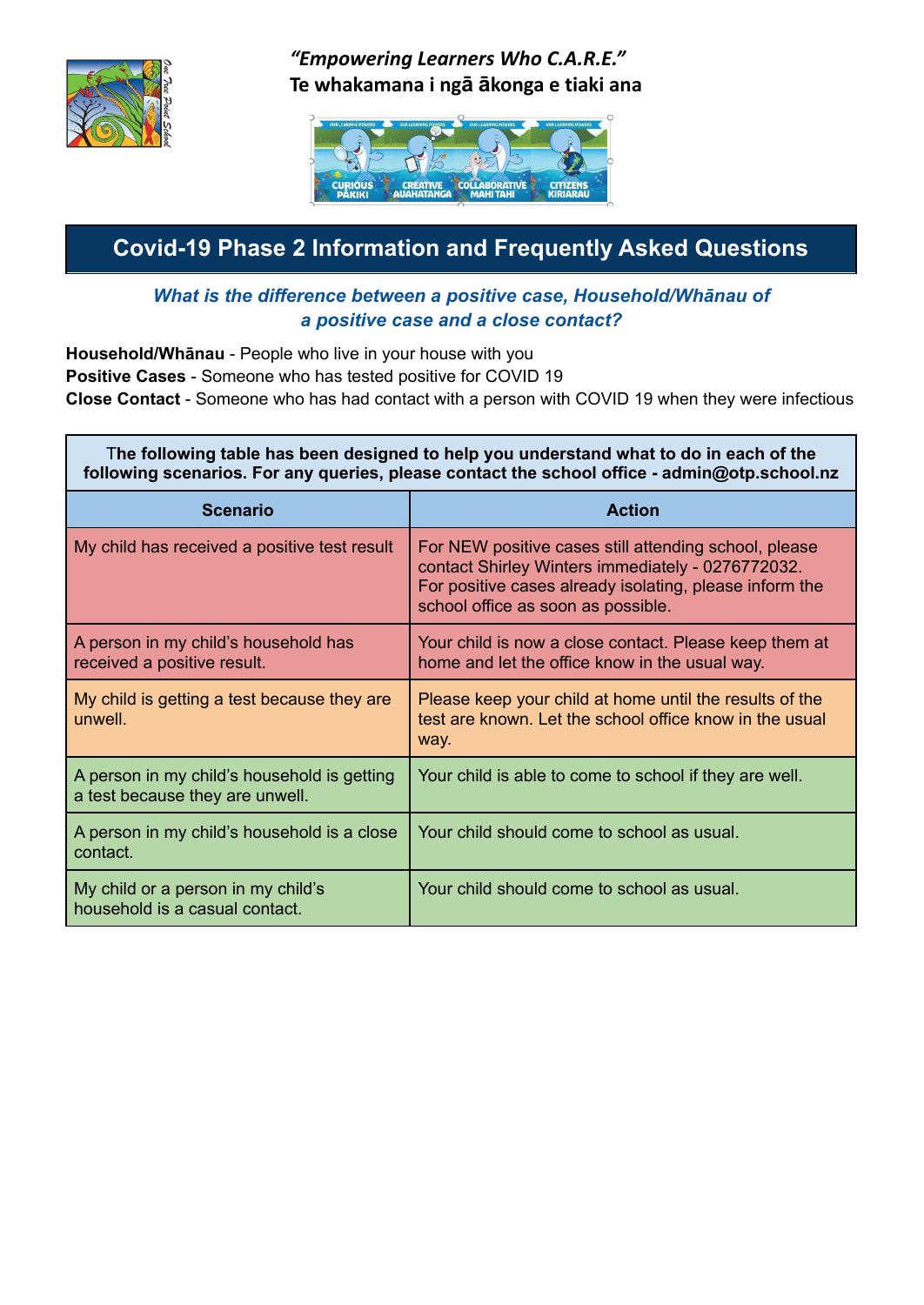# **COVID-19 Frequently Asked Questions**

This information is to support our families with any Covid-19 queries, and what you need to do.

In advance we know that this will end up in disruptions to your lives and work, and thank you for your understanding and support.

Please note that we are not the "health experts" and will follow the advice of the Ministry of Health and Education in the event we have a case at school.

Please also note that this information is subject to change, based on any updated guidelines from the Ministry of Education & Health.

## **Click on the question below to find the information you need quickly…**

- **→ [Who do we advise if my child tests positive for Covid-19?](#page-1-0)**
- **→** [What actions does the school take when there is a positive case?](#page-1-1)
- **→ [How do we work out who is a Close Contact?](#page-2-0)**
- → [My child is a close contact. What does this mean?](#page-2-1)
- → [Do I need to provide anything before my child is able to return to school?](#page-2-2)
- → [If my child is a close contact, does the rest of our household also need to isolate?](#page-2-3)
- → [A member of our household is a close contact. Can my child still attend school?](#page-2-4)
- ➔ [We received the letter saying that my child is NOT a close contact. What do I need to do?](#page-2-5)
- → [My child has tested positive for Covid-19. What does this mean?](#page-2-6)
- → [My child is feeling unwell \(e.g. cough, headache, sore throat etc\) Can I still send them to](#page-2-7) [school?](#page-2-7)
- $\rightarrow$  [Is it safe to send my child to school?](#page-3-0)
- **→ [What are you doing to keep my child safe?](#page-3-1)**
- → [My child is anxious or scared. What advice do you have?](#page-3-2)
- → [My child needs to isolate at home. What support will school provide around teaching and](#page-3-3) [learning?](#page-3-3)

#### <span id="page-1-0"></span>**Who do we advise if my child tests positive for Covid-19?**

Please contact Shirley Winters: 027 677 2032 - [shirley@otp.school.nz](mailto:shirley@otp.school.nz) - admin@otp.school.nz

#### <span id="page-1-1"></span>**What actions does the school take when there is a positive case?**

We follow a response plan based on guidance from the Ministry of Education. This involves:

- Seeking confirmation of the positive case, and when the infectious period was
- If this was on a school day, we then work through a contact tracing process
- We will advise whanau if there has been a positive case in their child's class and let you know if your child is a close or casual contact.
- If this occurs during a school day, we will request that you come and collect your child as soon as you are able to. Arrive at the main office, and we will bring your child(ren) out to you safely.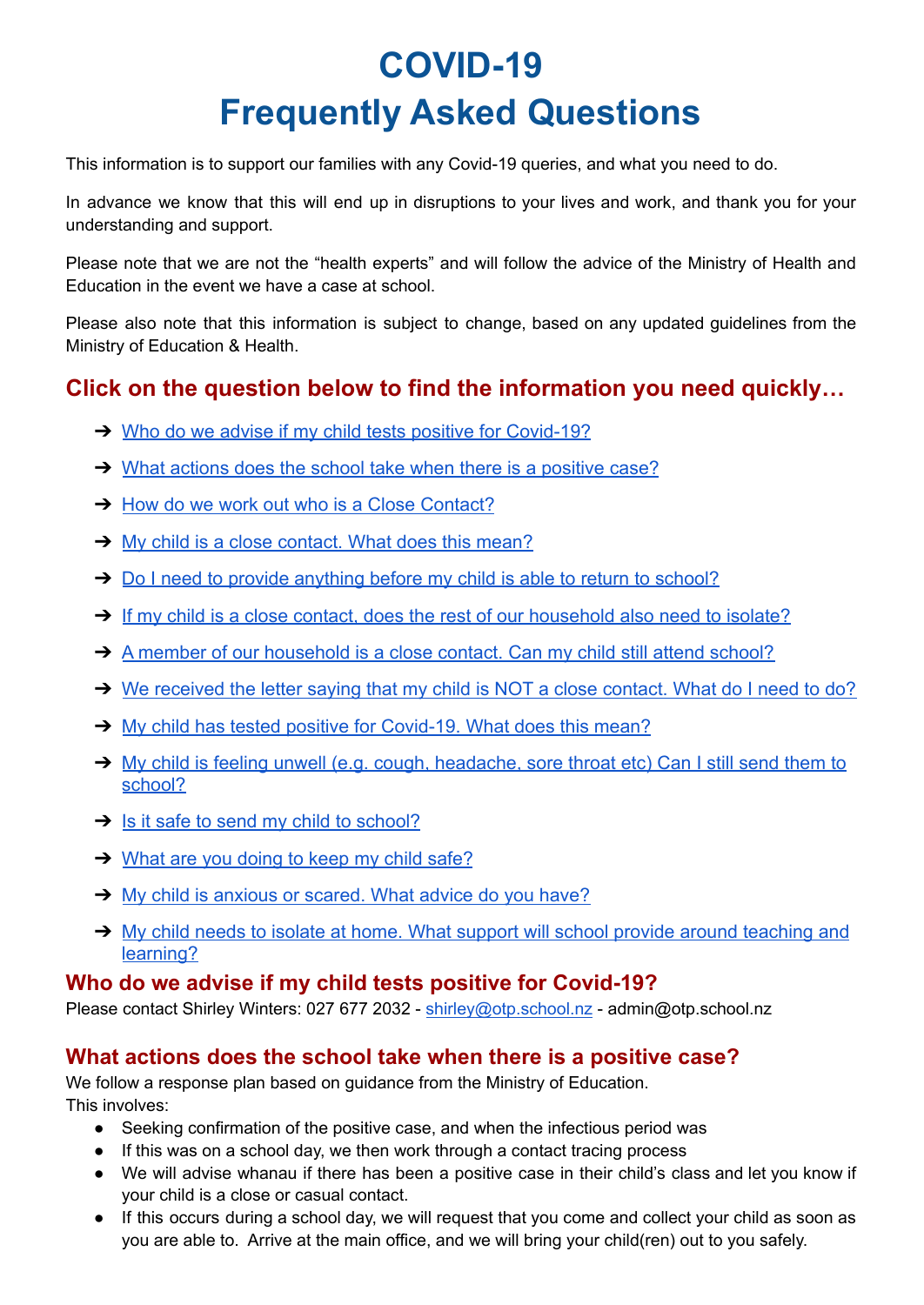● We will let the rest of the school whānau know that we have had a positive case.

#### <span id="page-2-0"></span>**How do we work out who is a Close Contact?**

There is detailed guidance around this from the Ministry of Education who will provide support with this process.

#### <span id="page-2-1"></span>**My child is a close contact. What does this mean?**

- This means your child has had contact with a positive case at our school.
- They will need to isolate for 7 days and be tested on day #5 (Note the 7 days start from the date that they were in contact with a positive case at school. Because of the time lag between the confirmed case/test results, this may mean that your child only needs to remain home for a smaller number of days).
- The day #5 test is likely when you would receive the notification of being a close contact.
- We will advise you further regarding testing and isolation dates.

#### <span id="page-2-2"></span>**Do I need to provide anything before my child is able to return to school?**

For positive Covid cases or close contacts we would like to see the last negative test result if possible.

## <span id="page-2-3"></span>**If my child is a close contact, does the rest of our household also need to isolate?**

No.

#### <span id="page-2-4"></span>**A member of our household is a close contact. Can my child still attend school?**

**Yes,** as above. Your child is able to attend school.

## <span id="page-2-5"></span>**We received the letter saying that my child is NOT a close contact. What do I need to do?**

#### **Your child is still able to attend school**

- You and your Whānau should watch for symptoms
- If any develop, get tested immediately
- Then, stay at home until you receive the result
- Please keep an eye out for school communications

#### <span id="page-2-6"></span>**My child has tested positive for Covid-19. What does this mean?**

This will mean that your child will need to isolate at home. All family members will be close contacts and also need to isolate. The Ministry of Health will provide more guidance.

#### **A member of our household has tested positive. What does this mean?**

This will mean that your child will be a close contact and also needs to isolate. Ministry of Health will provide more guidance.

## <span id="page-2-7"></span>**My child is feeling unwell (e.g. cough, headache, sore throat etc) Can I still send them to school?**

Please do not send your child to school. While these may be the normal bugs/sniffles that occur, we encourage you to get your child tested.